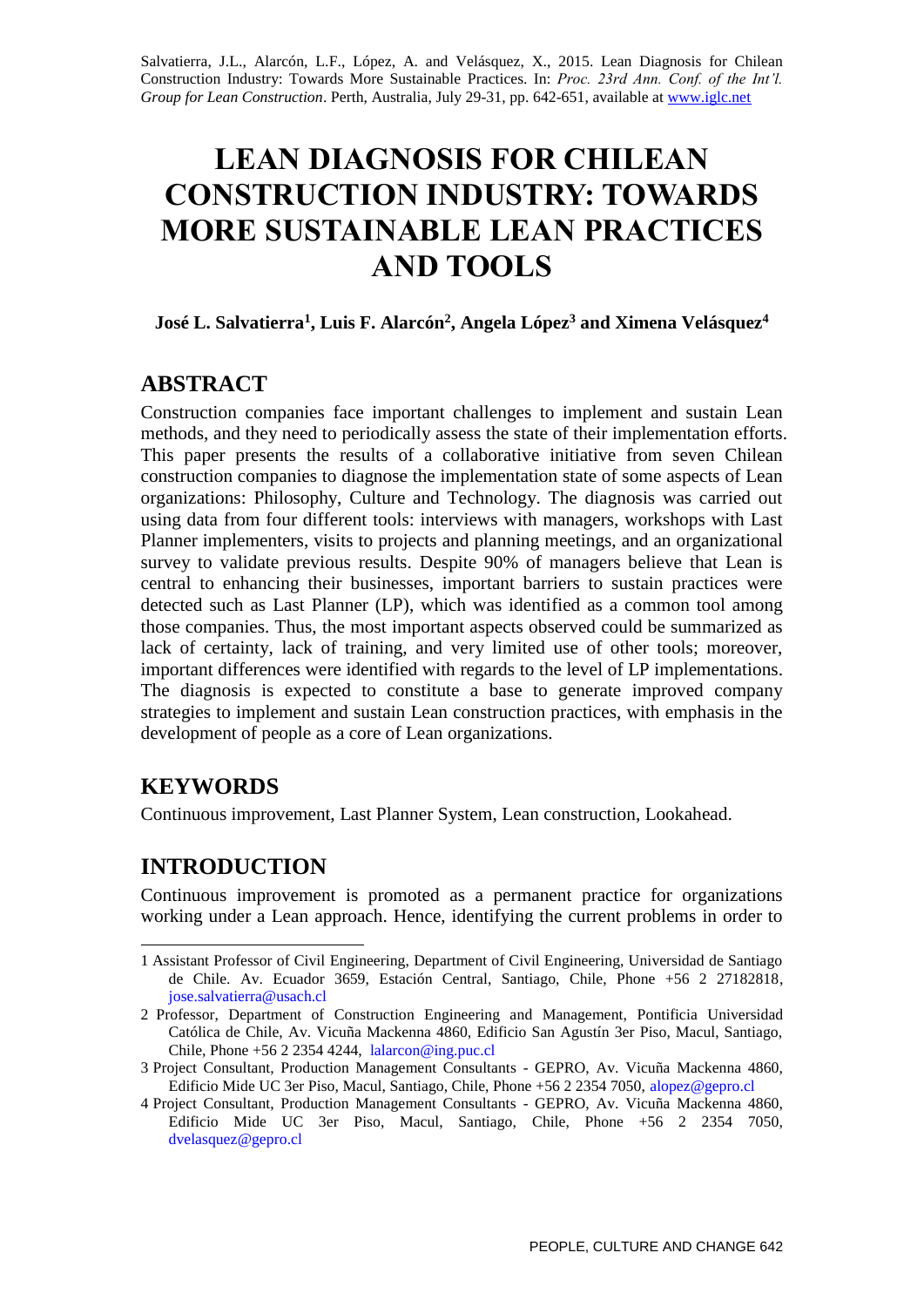look for the best practices and sustaining them over time have become essential activities to achieve better results.

Different studies have been presented at the International Group for Lean Construction – IGLC -, which intended to evaluate the implementation states of Lean tools such as Last Planner System (LPS) and/or to identify cultural aspects to assess the maturity state of Lean organizations. Up to now, various barriers have been identified, helping both researchers and industry people to recognize the critical aspects to focus their efforts on solving these problems more proactively Viana et al., 2010; Hamzeh, 2011). One possible reason for the identified barriers is that the companies implement Lean tools only from an operational point of view, disregarding essential aspects such as a solid support base, a clear view of the future vision aligned with the companies' strategic objectives, and a more holistic approach (Barros and Alves, 2007). This is further combined with other common problems related to lack of knowledge (Viana et al., 2010.), lack of training (Brady, et al., 2009; Porwal, et al., 2010; Cerveró-Romero et al., 2013), education (Brady et al., 2009; Jara et al., 2009; Mossman, 2009) and lack of maturity in the organizations (Chesworth, London and Gajendran, 2010).

Changing traditions and culture seem to be prerequisites for implementing Lean in the Construction sector. That is why the development of implementation strategies and training at both organizational and project levels with strong leadership and commitments could be the most important steps for a successful, sustainable implementation over time.

Chile has been a pioneer country in the application of Lean Construction practices, which has given rise to the Building Excellence group of companies, which work collaboratively under the guidance of the Production Management Centre of the Catholic University of Chile (GEPUC) in various investigations in order to improve this field's performance. This paper presents a research called "Lean Tools Sustainable over Time," whose main objective was tackling the great concern among companies about making LPS a successful tool over time, avoiding the difficulties that ineffectiveness commonly causes as work develops. For this purpose, the first phase of the research consisted of a diagnosis attempting to identify the current state of the implementations and other aspects that may be related to Lean Construction (LC), whether belonging to these organizations' cultures or philosophies. It should be noted that the 10 companies participating in the research have LP as a common tool; therefore, the diagnosis activities are mostly focused on assessing this planning system.

### **LEAN CONSTRUCTION TRIANGLE ACCORDING TO GEPUC**

Womack and Jones (2003) summarize Lean thinking in 5 key principles: Specifying value (according to the customer's perspective), Identifying the Value Chain (Value v/s No Value, Losses), Creating Continuous Flow, Pulling Production by the Customer, and Searching Perfection. In order to visualize the key aspects of Lean in the construction sector, GEPUC has suggested a triangle that graphically represents in its vertices three fundamental aspects for a global understanding: Philosophy, Culture and Technology and/or Tools (Figure 1). Thus, for diagnosis development these aspects were regarded as the starting point for viewing different aspects related to the sustainability of successful Lean Construction practices.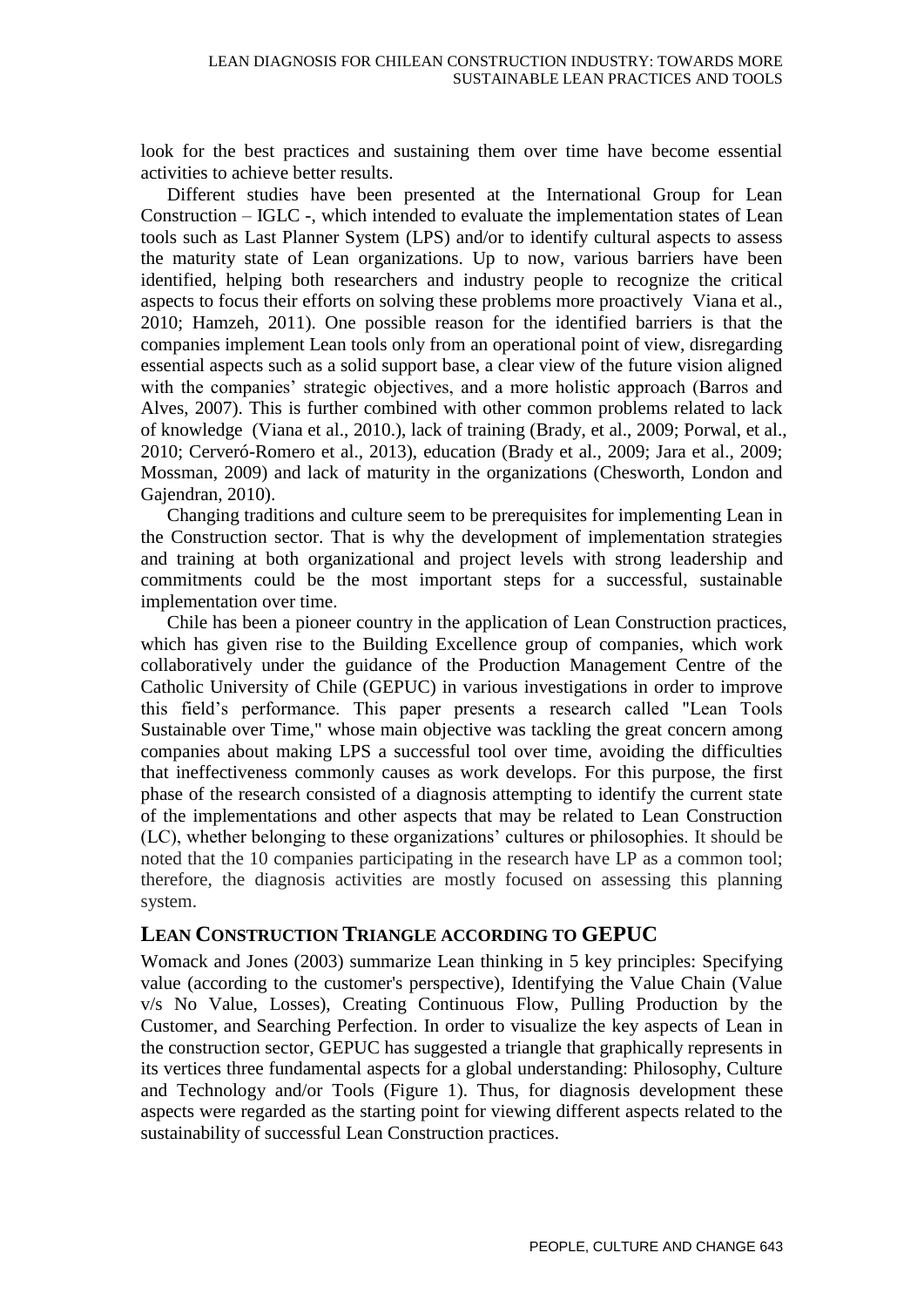

*Figure 1: GEPUC's Lean Triangle (own elaboration).* 

### **METHODOLOGY**

In order to define the current state of Lean implementation, considering that Last Planner is a common tool for the 10 participating companies, a diagnosis from August 2014 to January 2015 was carried out. In summary, data collection process includes four main steps summarized in Table 1.

| <b>Stage</b>                                                                  | Objective                                                                             | <b>Participants</b>                                                                                                                      | <b>Description</b>                                                                                                                                                                                                                                                                                                                                                                                                                                                                                        |
|-------------------------------------------------------------------------------|---------------------------------------------------------------------------------------|------------------------------------------------------------------------------------------------------------------------------------------|-----------------------------------------------------------------------------------------------------------------------------------------------------------------------------------------------------------------------------------------------------------------------------------------------------------------------------------------------------------------------------------------------------------------------------------------------------------------------------------------------------------|
| Stage 1<br>(August, 2014):<br>Management<br>Interview.                        | Identifying<br>involvement state<br>from management<br>on Lean<br>operational issues. | 31 participants:<br>General Manager,<br>Operations/Project/T<br>echnical Manager,<br><b>Human Resources</b><br>Manager,<br>Implementers. | Ten structured interviews with the<br>managers of organizations with an<br>average duration of 2 hours were<br>carried out. Open questions<br>intended to learn about aspects<br>such as reasons to implement<br>Lean methods and resistance to<br>change within organizations,<br>whether the Lean perspective was<br>a part of the training or induction<br>processes of their workers, their<br>workers' skills facilitating the<br>development of their<br>organizations, among others were<br>asked. |
| Stage 2<br>(September,<br>2014): Last<br>Planner<br>Implementers<br>Workshop. | Identifying<br>experience in LPS<br>implementation on-<br>site.                       | 25 LP implementers<br>with 1 to 10 years<br>experiences.                                                                                 | Two workshops were carried out<br>with activities aimed at collecting<br>information regarding issues<br>related to the support from the<br>organization, implemented<br>strategies for success, leadership,<br>barriers, among others.                                                                                                                                                                                                                                                                   |
| Stage 3                                                                       | Viewing the                                                                           | On-site teams (Last                                                                                                                      | Eleven projects were visited,                                                                                                                                                                                                                                                                                                                                                                                                                                                                             |

*Table 1: Data collection process*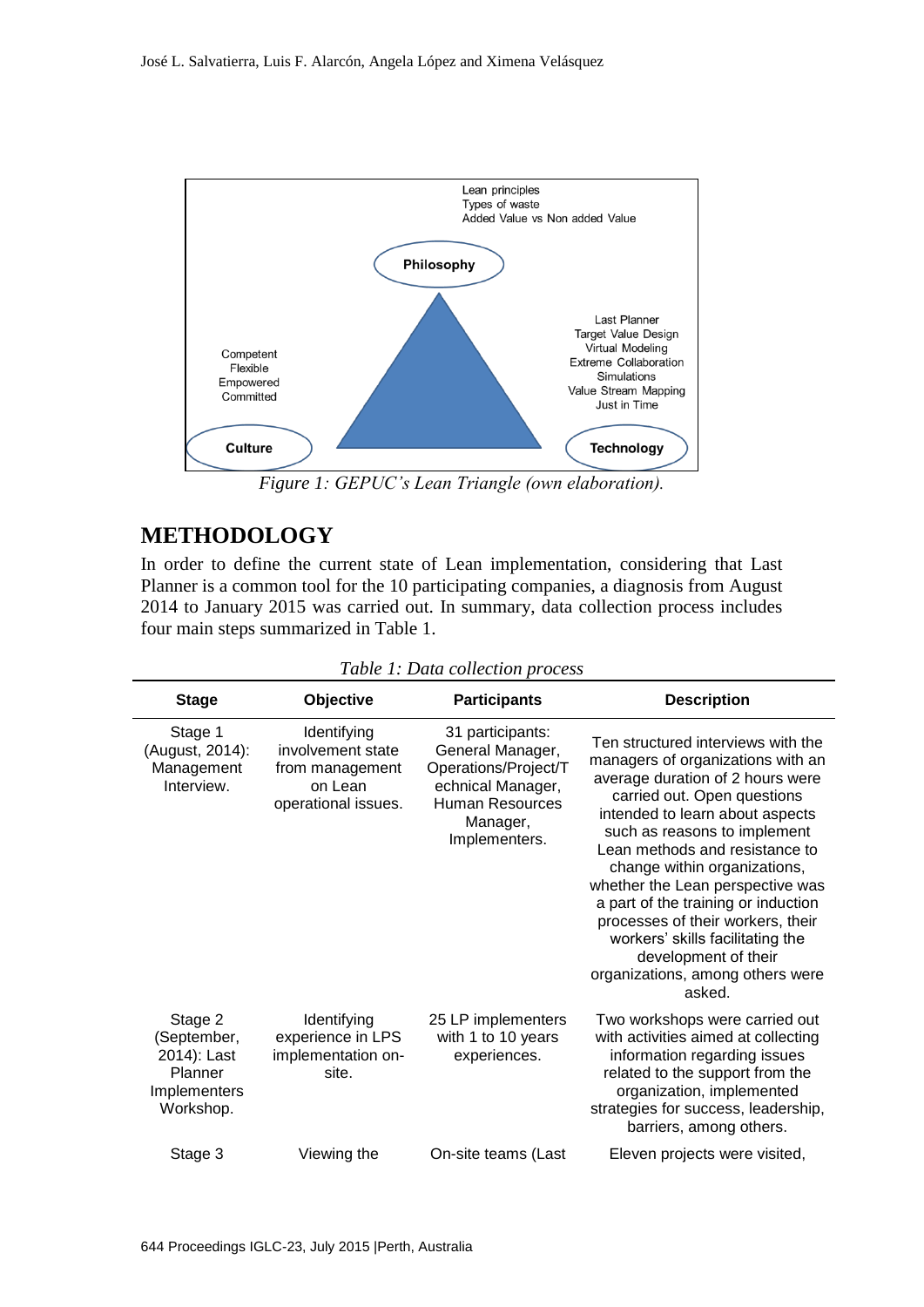#### LEAN DIAGNOSIS FOR CHILEAN CONSTRUCTION INDUSTRY: TOWARDS MORE SUSTAINABLE LEAN PRACTICES AND TOOLS

| (October to<br>November<br>2014): On-site<br>Visits                            | implementation,<br>use of tools, and<br>cultural aspects<br>realities.<br>Validating the<br>information<br>obtained from<br>management<br>interviews and the<br>implementers<br>workshops. | planners)                                                                  | specifically their planning<br>meetings. For data collection, the<br>following three instruments were<br>used:<br>Survey to all participants in the<br>planning meeting. This tool was<br>structured based on closed<br>questions. Its aim was to collect<br>information regarding: experience,<br>culture, planning, standardization,<br>transparency and continuous<br>improvement. |
|--------------------------------------------------------------------------------|--------------------------------------------------------------------------------------------------------------------------------------------------------------------------------------------|----------------------------------------------------------------------------|---------------------------------------------------------------------------------------------------------------------------------------------------------------------------------------------------------------------------------------------------------------------------------------------------------------------------------------------------------------------------------------|
|                                                                                |                                                                                                                                                                                            |                                                                            | Planning practices checklist: This<br>instrument was designed based<br>on literature study, and it seeks to<br>detect whether key issues are<br>being addressed (e.g.,<br>Lookahead). Additionally, general<br>aspects of culture, such as<br>respect, leadership, and others<br>were identified.                                                                                     |
|                                                                                |                                                                                                                                                                                            |                                                                            | On-site inspection checklist: With<br>the objective of detecting Lean-<br>related practices on-site, the use<br>of tools was identified.                                                                                                                                                                                                                                              |
| Stage 4<br>(December<br>2014 to January<br>2015): Massive,<br>on-line surveys. | Contrasting<br>obtained<br>information from<br>the earlier stages<br>(based on the<br>company's general<br>view)                                                                           | 533 participants,<br>including managers,<br>administrators and<br>foremen. | Seven on-line surveys consisting<br>of 53 statements, with a Likert<br>scale, which addressed the<br>following dimensions: Teamwork,<br>Capacity Development,<br>Management Practices,<br>Continuous Improvement, 5S,<br>Communication, Understanding of<br>Lean, Standardization, Value,<br>Planning and Technology.                                                                 |

## **DIAGNOSIS RESULTS**

The information obtained in steps 1, 2 and 3 allows us to identify organizational elements or aspects that are considered barriers or that have contributed to support Lean practices within organizations. It should be noted that in step two the assessments made by experts are also considered.

Stage 1- According to the interviewed managers' opinions, the main factors are the following:

- Factors identified as barriers to support Lean Practices:
	- o Resistance to change: Lack of certainty about the usefulness of Lean tools persists on an organizational level, which is even greater on senior professionals whose previous experiences are not based on this new approach. Moreover, loss of motivation is considered a factor influencing the change of approach at the level of organizations
	- o Lack of Training: Poor preparation of people is recognized. Accordingly, seven of the ten companies have not added any kinds of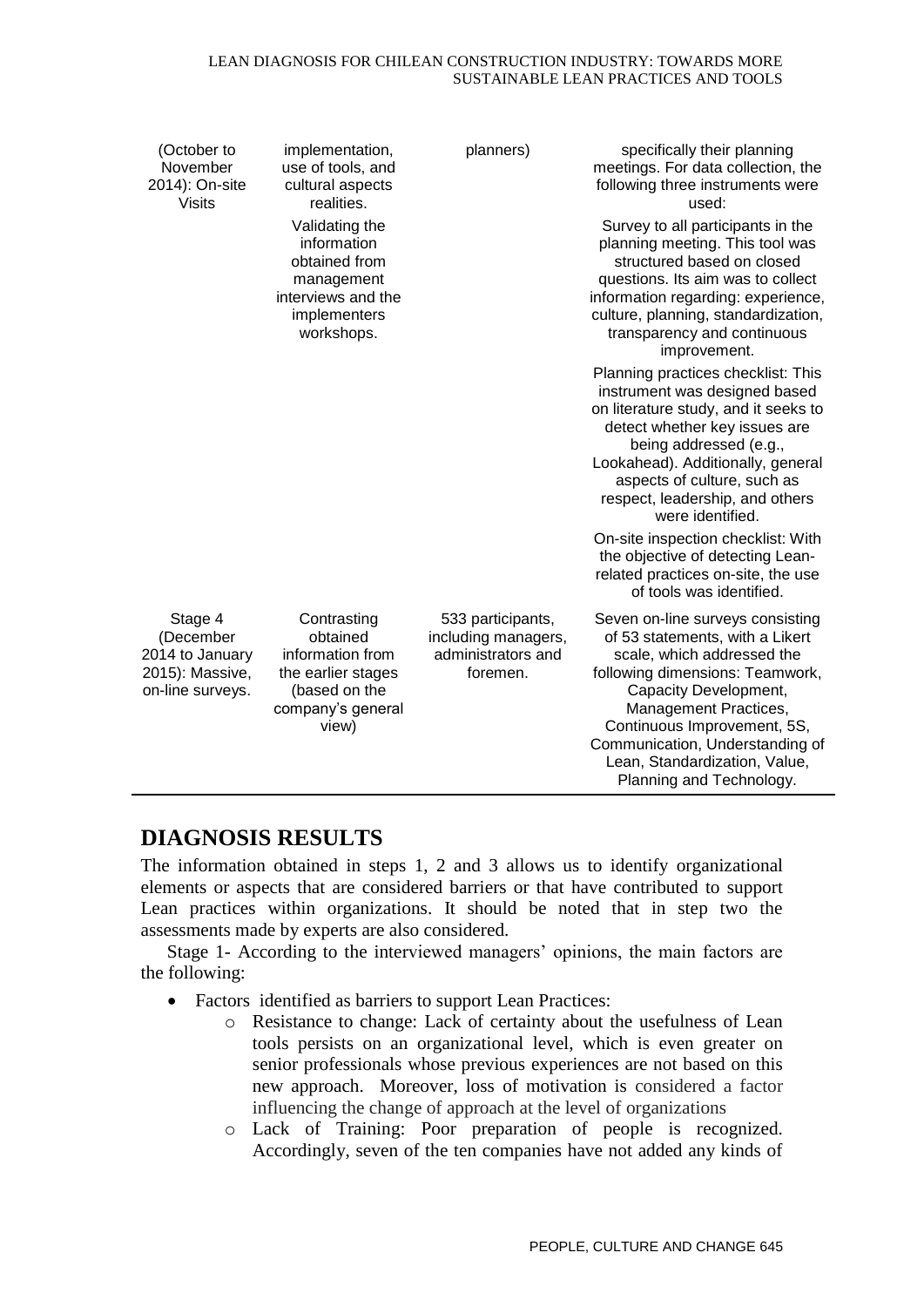skills to their staff selection under a Lean focus, and only 50% of the 31 interviewed managers have participated in inductions or trainings related to this. .

- o Leadership: According to the managers interviewed, in order to find key characters influencing the companies' transformation, it is difficult to have people with adequate leadership skills.
- o Industry features: Aspects related to the industry's distinctive features such as high staff turnover, lack of continuous monitoring of new practices (return to traditional procedure to face emergencies) and coordination difficult due to a large number of subcontractors working simultaneously are recognized.
- Success to maintain Lean Practices:
	- o Certainty: According to those interviewed, in order to sustain the success of Lean tools over time there must be organizational certainty, and senior managers must promote their use. Significantly, 90% of the interviewed agrees that Lean methods are crucial to the growth of the company, and they should not be seen as complementary.

Stage 2 – According to the Last Planner Implementers, the following aspects can be identified:

- Barriers to maintain Lean Practices:
	- o Lack of alignment: Within organizations there is no unanimous perception of Lean philosophy, but an increased understanding of the tool as an instrument, e.g., "Lean Philosophy is the same as Last Planner." Additionally, it is noted that if the company's areas are not aligned based on a common philosophy or goal, there will always be conflicts affecting the sustainability of the practices.
	- o Resistance to change: People's ages and the organization's ineffective internal communication channels.
- Success to maintain Lean Practices:
	- o Certainty: According to the opinions of workshops participants, the key success factor of the tools is internal certainty about their existence regarding their usefulness. In most cases it is recognized that LP has been the only tool used; in this sense, few organizations have promoted the use of other tools such as 5S and VSM.

Stage 3 - Site Visits allow identifying the following key elements:

- Barriers to maintain Lean Practices:
	- o Lack of social skills: According to experts' assessment, Commitment and Motivation exhibit the lowest rates (Figure 2). These results come from the assessment carried out at the LP meeting, in which not only aspects related to the tool itself were evaluated, but also those related to the skills of those people conducting these meetings.
	- o Lack of key elements of LPS: Table 2 shows that indicators such as Percent Constraint Removed (PCR) and Executable Work Inventory (EWI) are observed only in 2 and 3 projects respectively. Therefore, the potential benefit of Weekly Work Planning and Short Term Planning in uncertainty management is being wasted. It is important to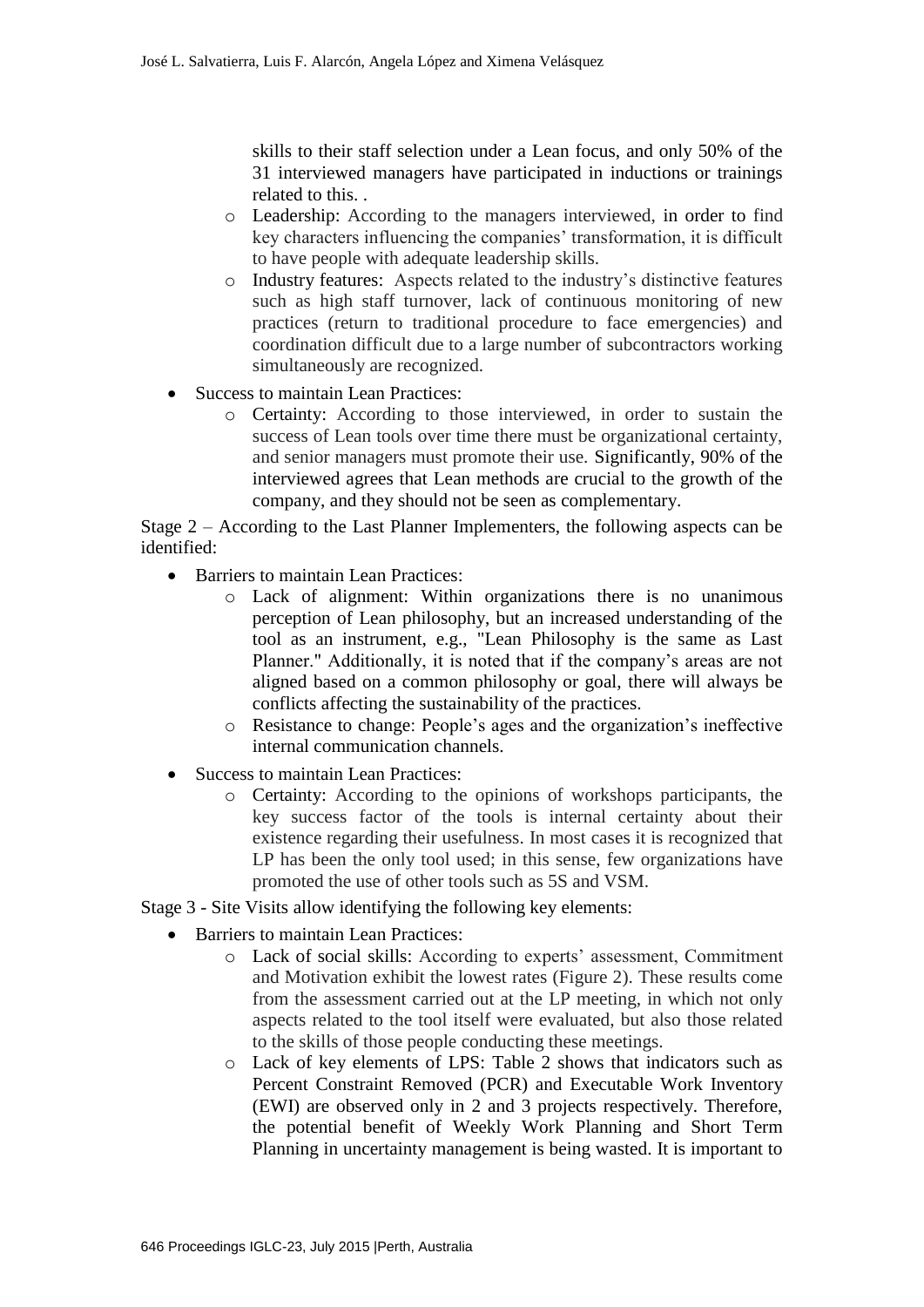note that despite the Causes of Non-Completion (CNC) management in 7 of the 11 projects visited (64%), planning meetings do not lead to find the root causes of the problems. Additionally, it is possible to identify that only 36% of Last Planners analyse their own causes of noncompliance.

- o Visual management: According to experts' criteria, some elements that may be affecting the sustained success of Lean practices is the limited use of visual management tools. Thus, they have been incorporated in less than half of the projects, and the way it has been observed is through panels, dynamic displays, and graphics to present production results, among others.
- o Lack of tools: Tools related to continuous improvement such as Ishikawa Diagram, among others, were not identified. On the other hand, the use of management support tools, such as A3, BIM, VSM and Kitting, as well as 6S's approach on-site is observed in a small number of projects (Figure 3).
- Success to maintain Lean Practices:

-

o Social skills: According to the experts' criteria, Leadership and Respect have the highest rates evaluated  $5$  (Figure 2). Both are considered key factors for the sustained success of the LC-associated practices.. Regarding the on-site survey, all aspects are largely well evaluated by the participants of the meeting, reaching approvals of over 90% (Figure 4).



*Figure 2: Culture: on-site observation (own elaboration).* 

<sup>&</sup>lt;sup>5</sup> Note that these aspects were evaluated based on the perceptions of consulting engineers and psychologists with training and experience in Lean Construction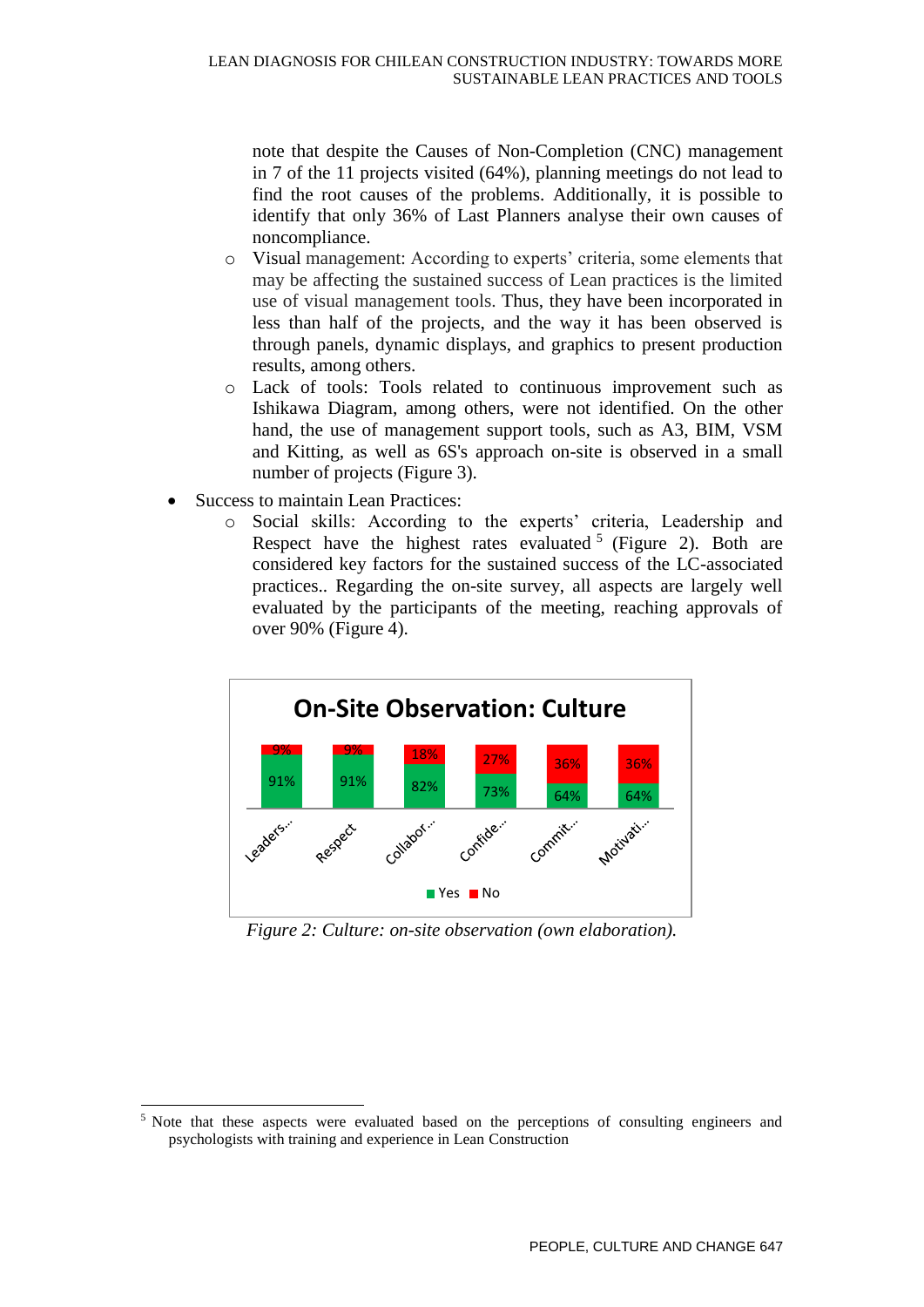

*Figure 3: Lean Tools On-Site (own elaboration).* 



*Figure 4: Culture: on-site survey (own elaboration)*

The final stage includes the organization's global view, represented by opinions from the management departments to those of the on-site technical offices.

Stage 4 - Organizational surveys: The lowest dimensions correspond to Skills Development, Lean Understanding and Planning. Note that these dimensions involve the following aspects.

- Skills Development: Selection, Induction and Training.
- Lean Understanding: Lean Concepts and tools, advantages of this approach, and aspects of the philosophy.
- Planning: Involving, compromise, transparency and continuous improvement of planning processes.

On the contrary, the highest measured dimensions according to the organization's global view correspond to:

 Teamwork: Incentives, common objectives, awareness of colleagues' skills, internal client.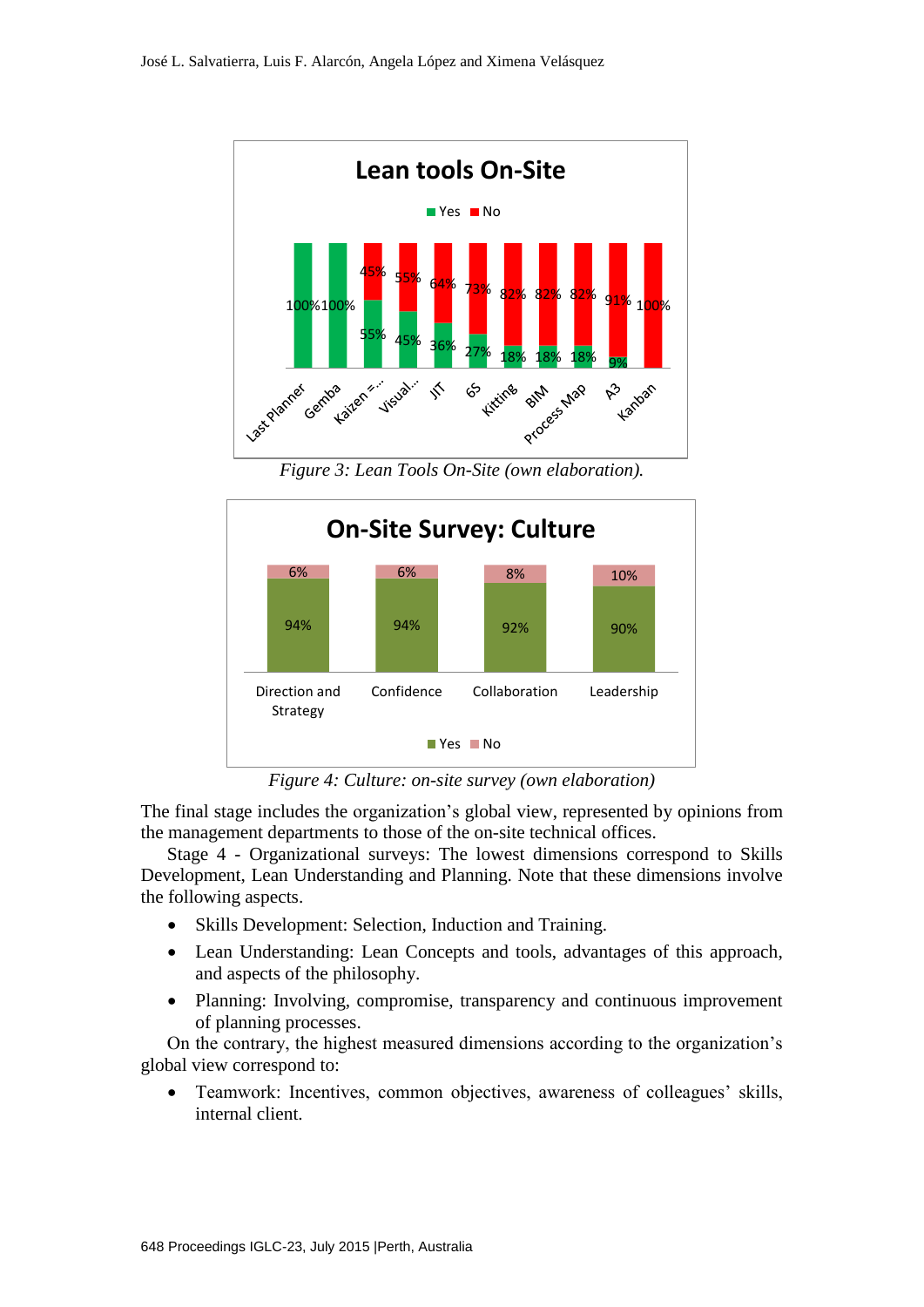Culture: Encompassing aspects such as continuous improvement, respect, motivation and leadership.

General results are shown on Figure 5.

| <b>Phase</b>      | <b>Practice</b>                     | Average |
|-------------------|-------------------------------------|---------|
| Master Plan       | Master Plan - Phases                | 100%    |
|                   | Interactive Planning                | 27%     |
| Intermediate Plan | Intermediate-Lookahead Plan         | 91%     |
|                   | Percent Constraint Removed (PCR)    | 27%     |
|                   | Executable Work Inventory (EWI)     | 36%     |
| Weekly Plan       | Weekly Plan                         | 100%    |
|                   | Percentage of Plans Completed (PPC) | 82%     |
|                   | Causes of Non-Completion (CNC)      | 64%     |
|                   | <b>CNC Solution</b>                 | 36%     |
|                   | Weekly Meeting                      | 100%    |
| General           | Standardization of Processes        | 9%      |
|                   | Visual Information                  | 36%     |
|                   | Average Lookahead (weeks)           | 3.7     |

*Table 2: LPS Implementation Level*



*Figure 5: Organizational Survey: General Results (own elaboration).*

# **CONCLUSIONS**

The results of the diagnosis presented in this study have identified aspects related to sustainability practices related to Lean in a group of 10 Chilean construction companies belonging to the "Building Excellence" Collaborative Group of GEPUC.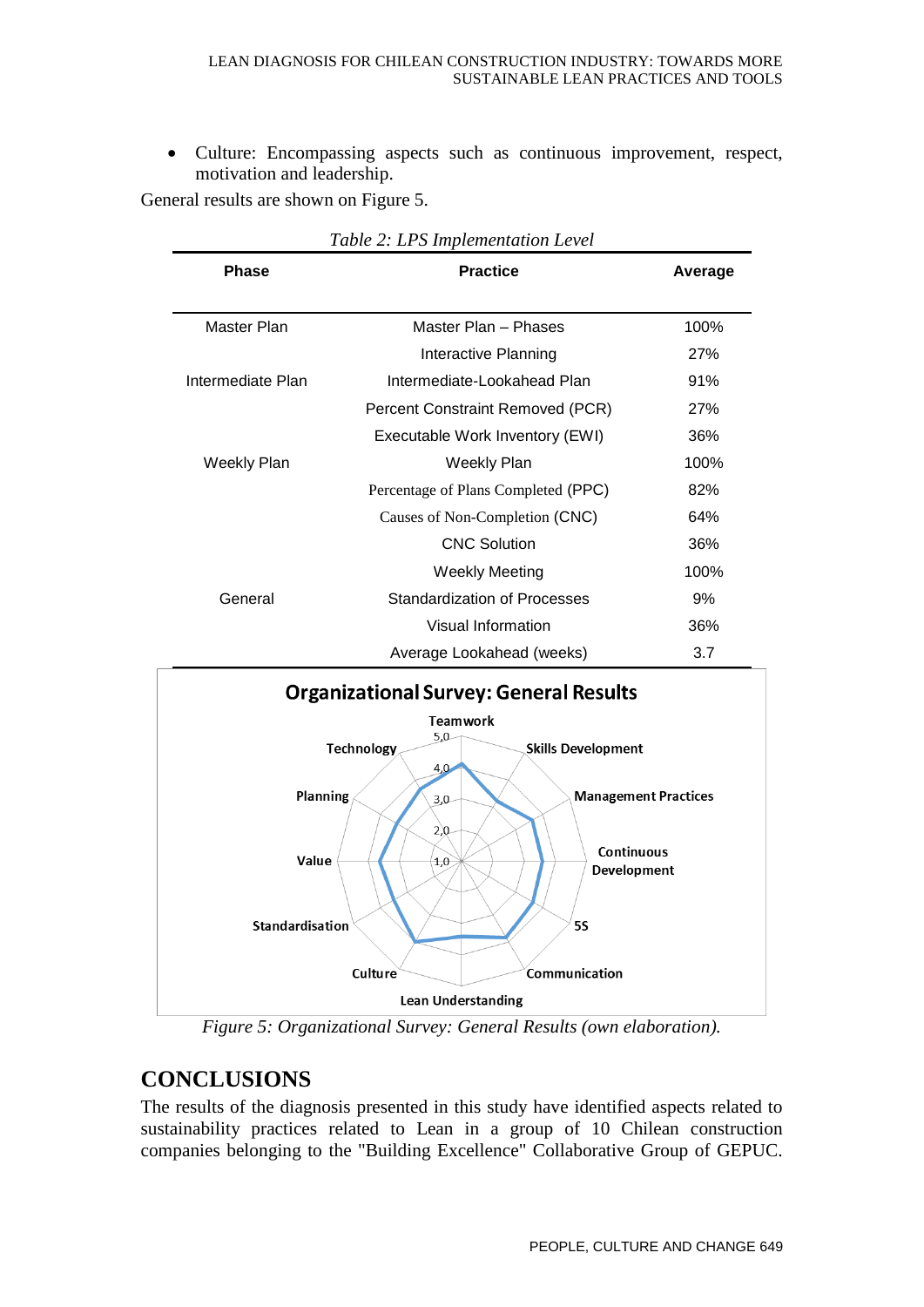The results show that although most managers considered Lean philosophy as central to the development of their companies, the skills of their employees have not been adjusted to this new thinking up to date; also, there is no continuous training. Both aspects are considered important elements to create culture inside organizations. At present, there are no standardized HR management practices in organizations, with no continuous training models or programs to transversally integrate the philosophy. This highlights the lack of alignment of the efforts in implementations with the strategy of these organizations. Important aspects related to change resistance within organizations were identified. Some of them are related to the industry's characteristics, such as high staff turnover and coordination difficulties due to the large number of parties involved in the same project. Others are related to the difficulty of teaching new approaches to seniors.

With regards to the use of technologies and/or tools,, the employment of other commonly used tools by organizations, apart from Last Planner, both on-site and at headquarters, cannot be broadly identified, which can also be considered an important aspect when assuring success of Lean practices over time.

Regarding the particular case of LP, it is confirmed that despite the efforts made to date, some fundamental aspects such as analysis of reasons for incomplete assignments, constraint management, among others are still on a basic level. Accordingly, when analysing projects of the same company, significant variations were observed. It is also concluded that it is impossible to view a clear alignment of the companies with LC approach. Note that in the organizational survey the planning dimension was one of the most poorly evaluated.. An important aspect to note is that leadership, which is recognized as a key factor for the success of Last Planner, proves to be a well-assessed aspect by the expert evaluators of the planning meetings. On the other hand, the organizational survey showed that aspects related to teamwork are well perceived within organizations.

. It is worth noticing that the most relevant aspect is certainty when considering Lean Construction as a valid approach for organizations. Hence, there is agreement that the strategy should be aimed at demonstrating the utility with tangible results, effective training, and empowerment with the equipment.

Finally, note that the second stage of this research will be aimed at developing a development model for people. Thus, it will be necessary to study competence and role gaps for a "lean profile" which supports people management departments. The idea is that these profiles consider key aspects to be included in induction programs, which will be considered in the organizations' performance evaluations.

### **ACKNOWLEDGEMENTS**

We would like to thank the companies that participated in the study, providing access to data collection and allowing visits to their projects: Precon, Basco, Comin, LyD, Incolur, Ebco, VyV-DSD, Axis, Ingevec, Queylén.

### **REFERENCES**

Alves, T. 2009. Incentives and innovation to sustain Lean Construction Implementation. In: *Proc. 17th Ann. Conf. of the Int'l Group for Lean Construction,* Taipei, Taiwan, July 15-17.